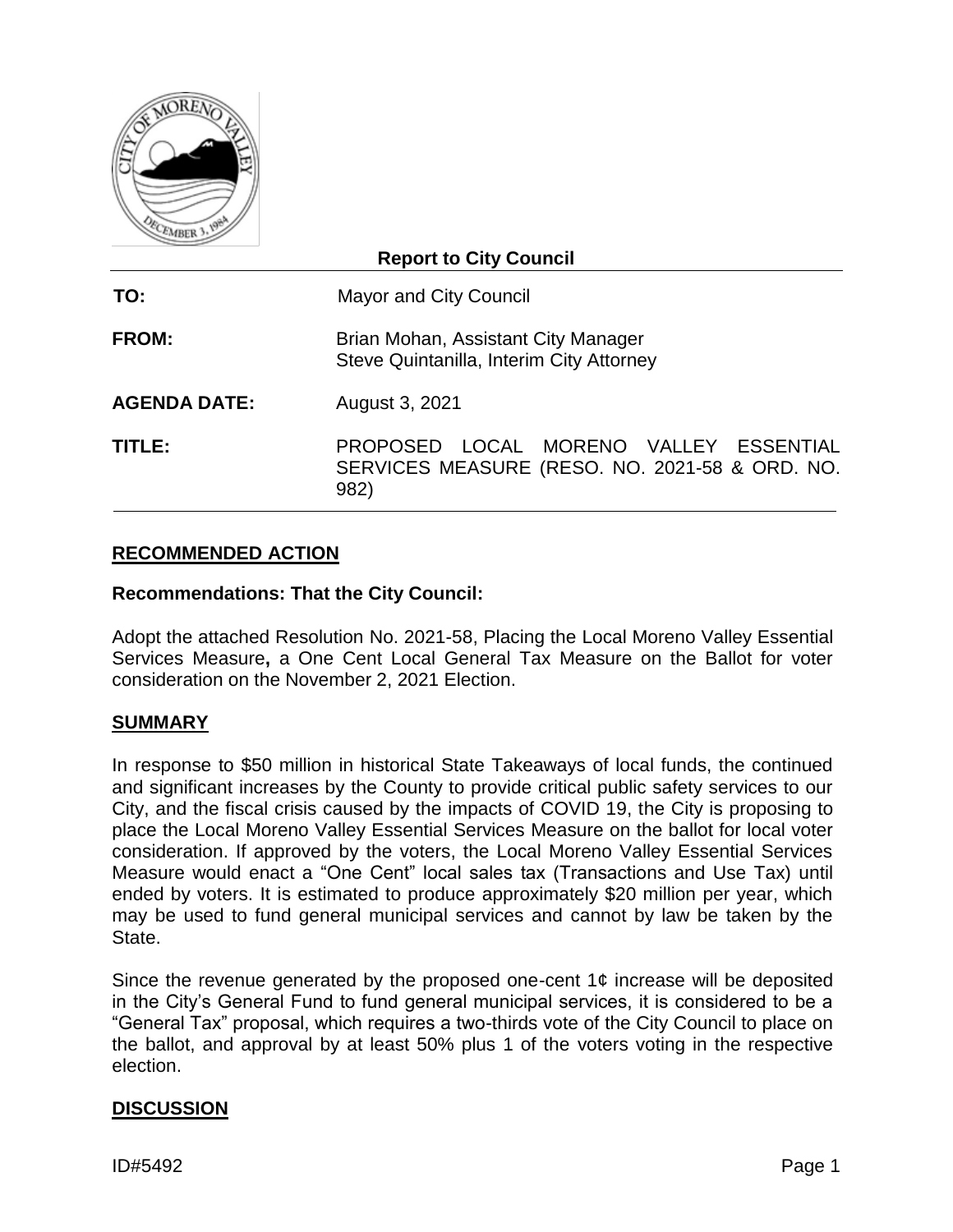The City of Moreno Valley's sales tax (Transactions and Use Tax) is 7.75%. The table below illustrates the allocation of sales tax to the various jurisdictions, in which, every sales tax dollar generated in Moreno Valley, the City receives less than 13 cents.

| Rate        | Jurisdiction Purpose |                                                                                                    | Apportioned % |
|-------------|----------------------|----------------------------------------------------------------------------------------------------|---------------|
| 3.69% State |                      | Goes to State's General Fund                                                                       | 47.58%        |
| 0.25% State |                      | Goes to State's General Fund                                                                       |               |
| 0.50% State |                      | Goes to Local Public Safety Fund to support local criminal justice activities (1993)               | 6.45%         |
| 0.50% State |                      | Goes to Local Revenue Fund to support local health and social services programs (1991 Realignment) | 6.45%         |
|             | 1.06% State          | Goes to Local Revenue Fund 2011                                                                    | 13.71%        |
| 0.25% Local |                      | 0.25% Goes to county transportation funds                                                          | 3.23%         |
| 0.50% Local |                      | 0.50% Goes to Riverside County Transportation Commission (RCTC)                                    | 6.45%         |
| 1.00% Local |                      | 1.00% Goes to city or county operations                                                            | 12.90%        |
|             |                      |                                                                                                    |               |
|             | 7.75% State/Local    | Total Statewide Base Sales and Use Tax Rate                                                        | 100.00%       |

The average sales tax in Southern California is 8.65%. In Western Riverside County, the average sales tax is 8.31%. This means 10 out of 18 cities have a sales tax rate of 8.75% as opposed to 7.75%.

The proposed Local Moreno Valley Essential Services Measure establishes a one-cent  $(1¢)$  local sales tax in the City, which is a general tax and cannot be established without a vote of the people pursuant to State law. If the City Council approves the proposed resolutions, the voters of Moreno Valley will have the opportunity to approve this new source of general fund revenue. Under existing law, only a majority is required to pass the tax.

The proposed resolution includes the proposed sales tax ballot measure ordinance. If approved, the resolution will authorize the tax measure to be placed on the ballot. Voters will be asked whether to impose a local one-cent  $(1¢)$  per dollar sales tax (Transactions and Use Tax) on the sale and/or use of all tangible personal property sold at retail locations in the City of Moreno Valley. The proposed ballot question is included in the resolution and reads as follows:

**Local Moreno Valley Essential Services Measure** Shall an ordinance be adopted to maintain 9-1-1 emergency response times, robbery/burglary prevention, neighborhood police patrols/fire engine service levels; address homelessness, repair potholes/streets; keep public areas safe/clean; help retain local businesses; maintain senior services, youth/afterschool programs, other general services by establishing a 1¢ sales tax, generating approximately \$20,000,000 annually until ended by voters, with independent financial audits, public review of expenditures, all funds used locally?

The proposed action is to approve the resolution in order to place the measure on the ballot. The resolution includes the ordinance that would become part of the City's Municipal Code if the measure is approved by the voters. It also directs the City Attorney to prepare an impartial analysis of the measure and for the Riverside County Registrar of Voters (ROV) to consolidate the local ballot measure with the consolidated general election that will be conducted by ROV on November 2, 2021, based on the Fiscal Emergency declaration unanimously adopted by the City Council. The ROV will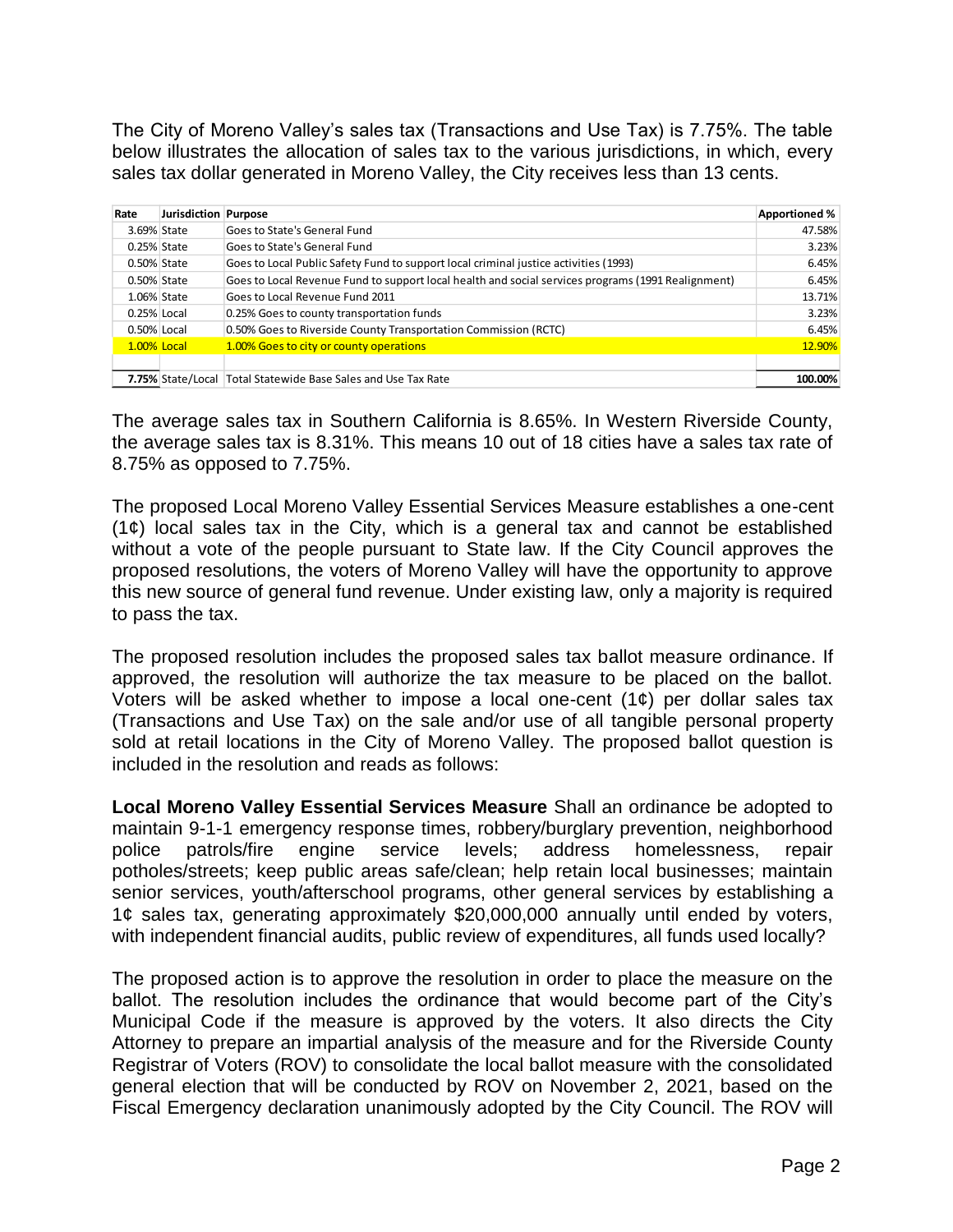therefore perform the canvass of ballots. The resolution provides for the filing of primary arguments by August 16, 2021, at 5:00 p.m.

## **ALTERNATIVES**

- 1. Adopt Resolution No. 2021-XX to place the measure on the November 2, 2021 ballot to establish the Local Moreno Valley Essential Services Measure, which is a one-cent (1¢) local sales tax (Transactions and Use Tax) in the City that is estimated to generate \$20,000,000 annually.
- 2. Not place the measure on the November 2, 2021 ballot.

## **FISCAL IMPACT**

If adopted by the voters, the Local Moreno Valley Essential Services Measure would provide an estimated \$20,000,000 of locally controlled revenues to the General Fund to be used for any lawful expenditure, including but not limited to, preventing robberies and burglaries, maintaining 9-1-1 emergency response times, addressing homelessness, repairing potholes, local streets and roads, maintaining the number of fire engines in service, providing gang and youth violence prevention programs maintaining safe and clean public areas; and enhancing recreation and youth programs and facilities.

## **PREPARATION OF STAFF REPORT**

Prepared By: Steven B. Quintanilla Brian Mohan

Assistant City Manager/Chief Financial Officer/City Treasurer

#### **CITY COUNCIL GOALS**

**Revenue Diversification and Preservation**. Develop a variety of City revenue sources and policies to create a stable revenue base and fiscal policies to support essential City services, regardless of economic climate.

**Public Safety**. Provide a safe and secure environment for people and property in the community, control the number and severity of fire and hazardous material incidents, and provide protection for citizens who live, work and visit the City of Moreno Valley.

**Public Facilities and Capital Projects**. Ensure that needed public facilities, roadway improvements, and other infrastructure improvements are constructed and maintained.

**Positive Environment**. Create a positive environment for the development of Moreno Valley's future.

**Community Image, Neighborhood Pride and Cleanliness**. Promote a sense of community pride and foster an excellent image about our City by developing and executing programs which will result in quality development, enhanced neighborhood preservation efforts, including home rehabilitation and neighborhood restoration.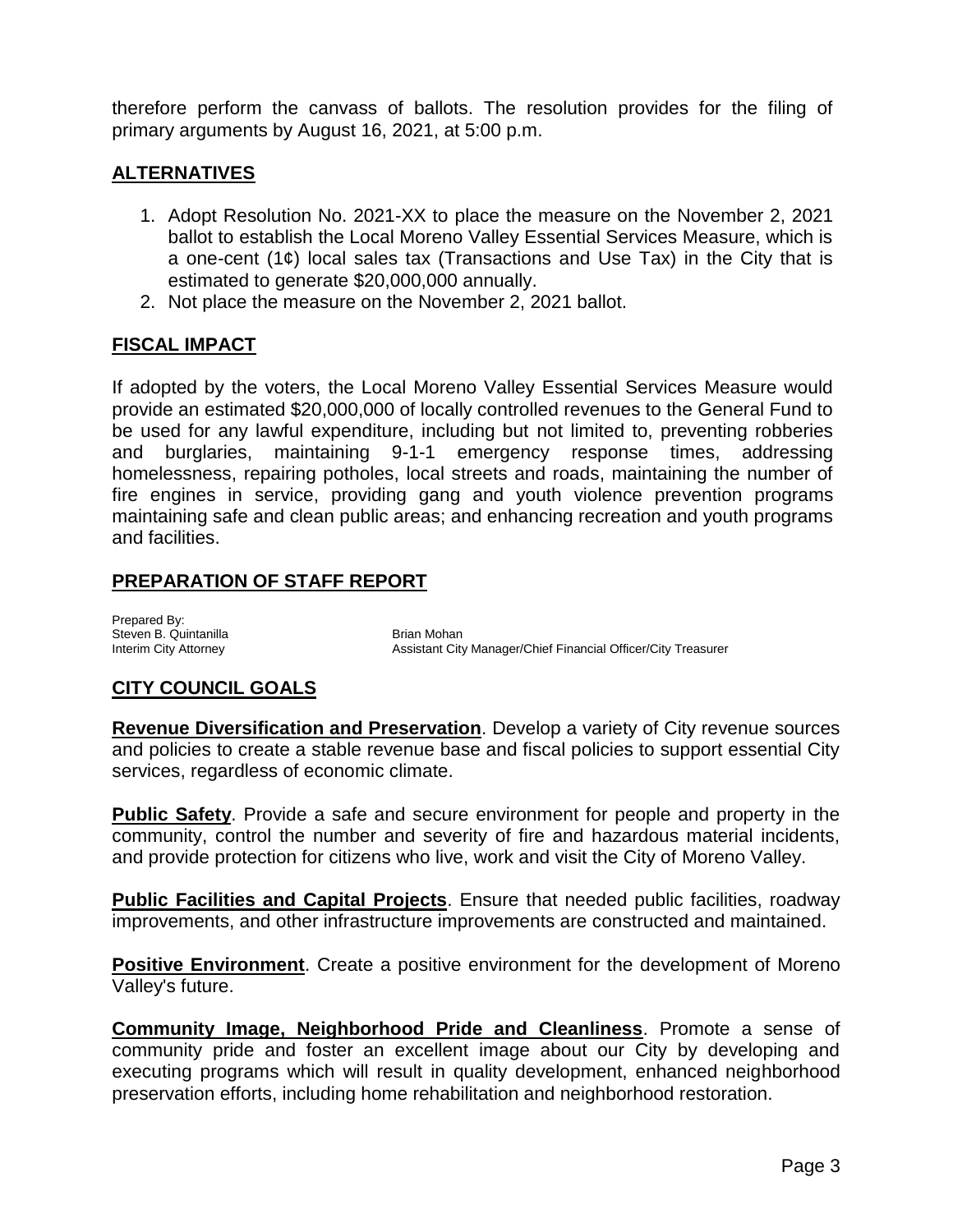## **CITY COUNCIL STRATEGIC PRIORITIES**

- **1. Economic Development**
- **2. Public Safety**
- **3. Library**
- **4. Infrastructure**
- **5. Beautification, Community Engagement, and Quality of Life**
- **6. Youth Programs**

## **ATTACHMENTS**

- 1. Resolution (07.28.2021)
- 2. ORDINANCE (07.28.2021)

## **APPROVALS**

| <b>Budget Officer Approval</b> | $\checkmark$ Approved | 7/28/21 5:24 PM |
|--------------------------------|-----------------------|-----------------|
| City Attorney Approval         | $\checkmark$ Approved |                 |
| City Manager Approval          | $\checkmark$ Approved | 7/28/21 5:37 PM |

| <b>RESULT:</b> | <b>APPROVED [UNANIMOUS]</b>                                               |  |  |
|----------------|---------------------------------------------------------------------------|--|--|
| <b>MOVER:</b>  | Ulises Cabrera, Council Member                                            |  |  |
|                | <b>SECONDER:</b> Victoria Baca, Mayor Pro Tem                             |  |  |
| AYES:          | Dr. Yxstian A. Gutierrez, Victoria Baca, David Marquez, Ulises<br>Cabrera |  |  |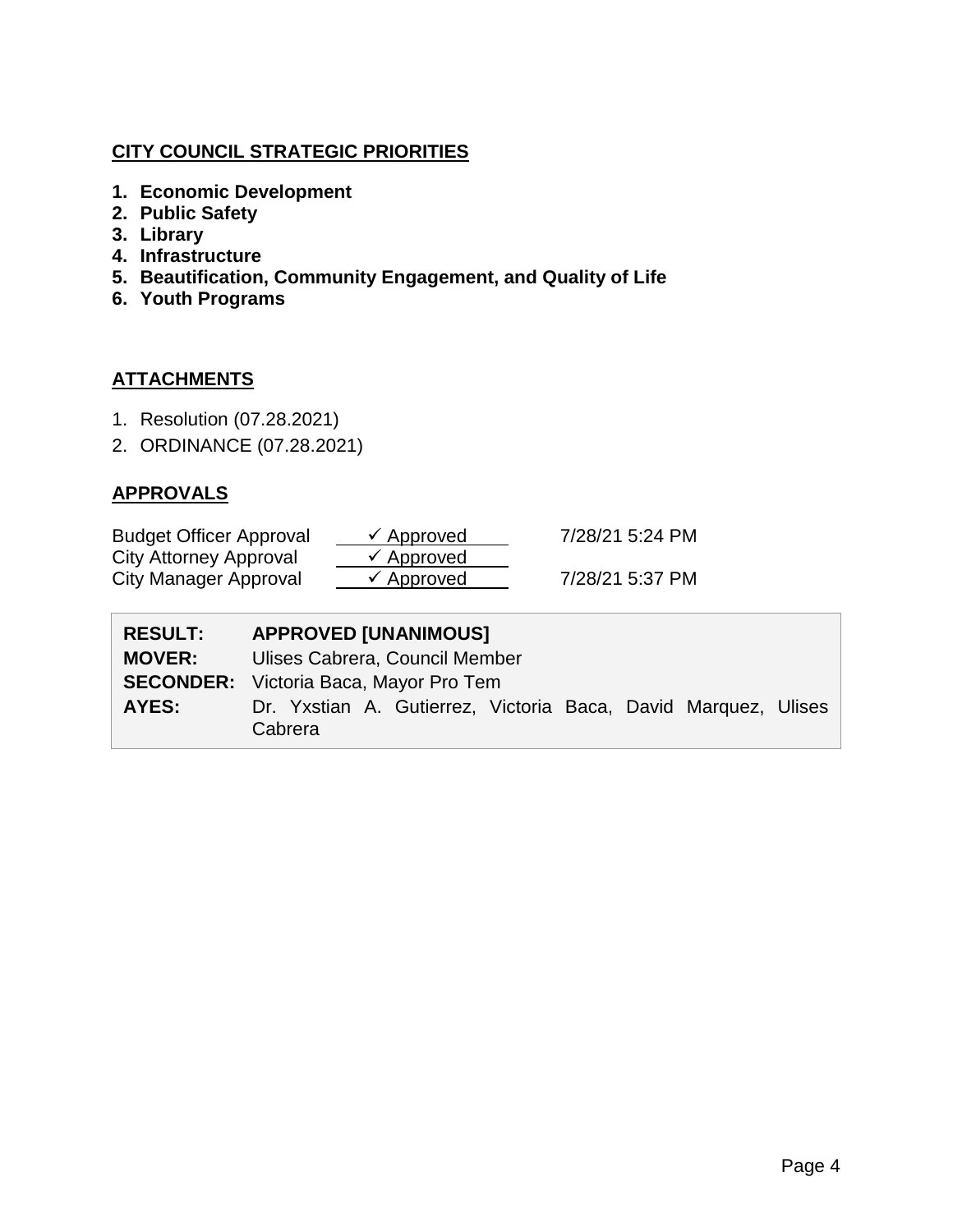#### **RESOLUTION NO. 2021-\_\_\_\_\_**

**A RESOLUTION OF THE CITY COUNCIL OF THE CITY OF MORENO VALLEY, CALIFORNIA, CALLING FOR THE SUBMISSION TO THE VOTERS OF THE CITY AT THE NOVEMBER 2, 2021, CONSOLIDATED ELECTION, PROPOSED LOCAL MORENO VALLEY ESSENTIAL SERVICES MEASURE TO ESTABLISH A LOCAL ONE-CENT (1¢) SALES TAX**

**WHEREAS,** Moreno Valley strives to provide safe neighborhoods and parks, libraries, programs for children, youth and seniors, and well-maintained roads that make this City a better place to live, work, and raise a family; and

**WHEREAS**, service priorities identified by residents through a recent customer satisfaction survey and subsequent "Join the Conversation" initiative include: (1) Preventing robberies and burglaries; (2) Maintaining 911 emergency response times; (3) Addressing homelessness; (4) Repairing potholes and roads; (5) Maintaining the number of fire engines in service; (6) Providing gang and youth violence prevention programs; and (7) Maintaining safe and clean parks and public areas; and

**WHEREAS**, due to the ongoing impacts of the State's historical takeaways of over \$50 million of local taxpayer dollars from Moreno Valley, and the potential for additional State takeaways, this situation still poses a real and significant threat of presenting a severe economic crisis for the City; and

**WHEREAS,** the City must have the funding to maintain the rapid response times of our City's paramedics, firefighters, and emergency medical workers who are the first to respond and save lives; and

**WHEREAS,** last year alone, there was an increase in robberies,burglaries and car thefts in the City, showing the City must have funds available for additional patrols to keep residents safe, and

**WHEREAS,** the City continues to contract with the Riverside County Sheriff's Department for law enforcement services and County for Fire Protection Services, which combined currently account for approximately 61.6% of the City's General Fund expenditures, and

**WHEREAS,** the County continues to increase the costs for the public safety services, including most recently the cost of emergency response services (i.e., 911 calls); and

**WHEREAS,** road engineers recently rated the condition of a majority of Moreno Valley's streets and roads as just "fair," "poor," or "very poor, and the City does not have

> Page 1 Resolution No. 2021-Adopted: August 3, 2021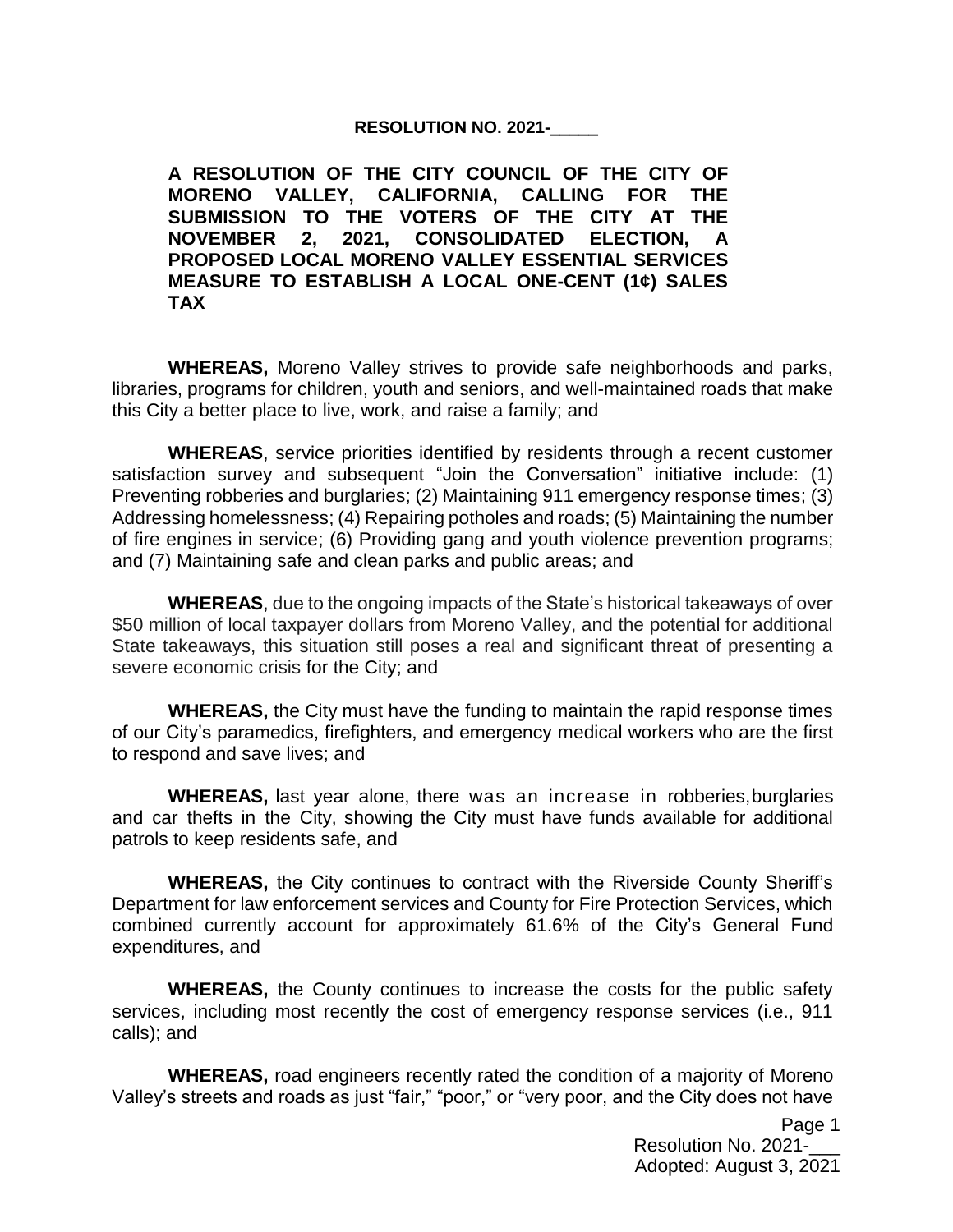the funds to make these critical safety repairs now before conditions get even worse and become more expensive to repair; and

**WHEREAS,** as children return to school and parents get back to work, it is critical that the City has adequate funding to help maintain supervised after-school park, recreation, and library programs to keep children safe, off the streets and out of trouble; and

**WHEREAS**, Moreno Valley needs a source of locally controlled funding that is required by law to stay local and cannot be taken by the State; and

**WHEREAS**, this measure as written includes strict accountability provisions such as annual independent financial audits, which will be available online for public review to ensure that funds are spent properly and used locally for the benefit of the residents of Moreno Valley only; and

**WHEREAS**, in light of the challenges presented by the COVID-19 Pandemic, the City Council as early as June 2, 2020, adopted Resolution No. 2020-43, unanimously determining and declaring the existence of a Fiscal Emergency within the City of Moreno Valley; and

**WHEREAS**, it has been necessary to repeatedly extend the Fiscal Emergency declaration to provide the City Manager sufficient time to investigate and recommend further actions to mitigate not only the initial fiscal impacts to the City's annual budgets for Fiscal Years 2019/20 and 2020/21, but also the potential fiscal impacts in Fiscal Year 2021/22 and subsequent fiscal years; and

**WHEREAS**, the City Council of the City of Moreno Valley ("City") is authorized to levy a sales tax (Transactions and Use Tax) for general purposes pursuant to California Revenue and Taxation Code section 7285.9, subject to approval by a majority vote of the electorate pursuant to Article XIII C, section 2 of the California Constitution ("Proposition 218"); and

**WHEREAS**, since the revenue produced by a one-cent (1¢) sales tax will be placed in the City's general fund and will be used to pay for important general City services, it is considered a general tax; and

**WHEREAS**, on November 6, 1996, the voters of the State of California approved Proposition 218, an amendment to the State Constitution which requires that all general taxes which are imposed, extended or increased must be submitted to the electorate and approved by a majority vote of the qualified electors voting in the election; and

**WHEREAS**, pursuant to Proposition 218 (California Constitution, Article XIII C, § 2(b)), the general rule is that any local election for the approval of an increase to a general tax must be consolidated with a regularly scheduled municipal election for members of the governing body of the local government; and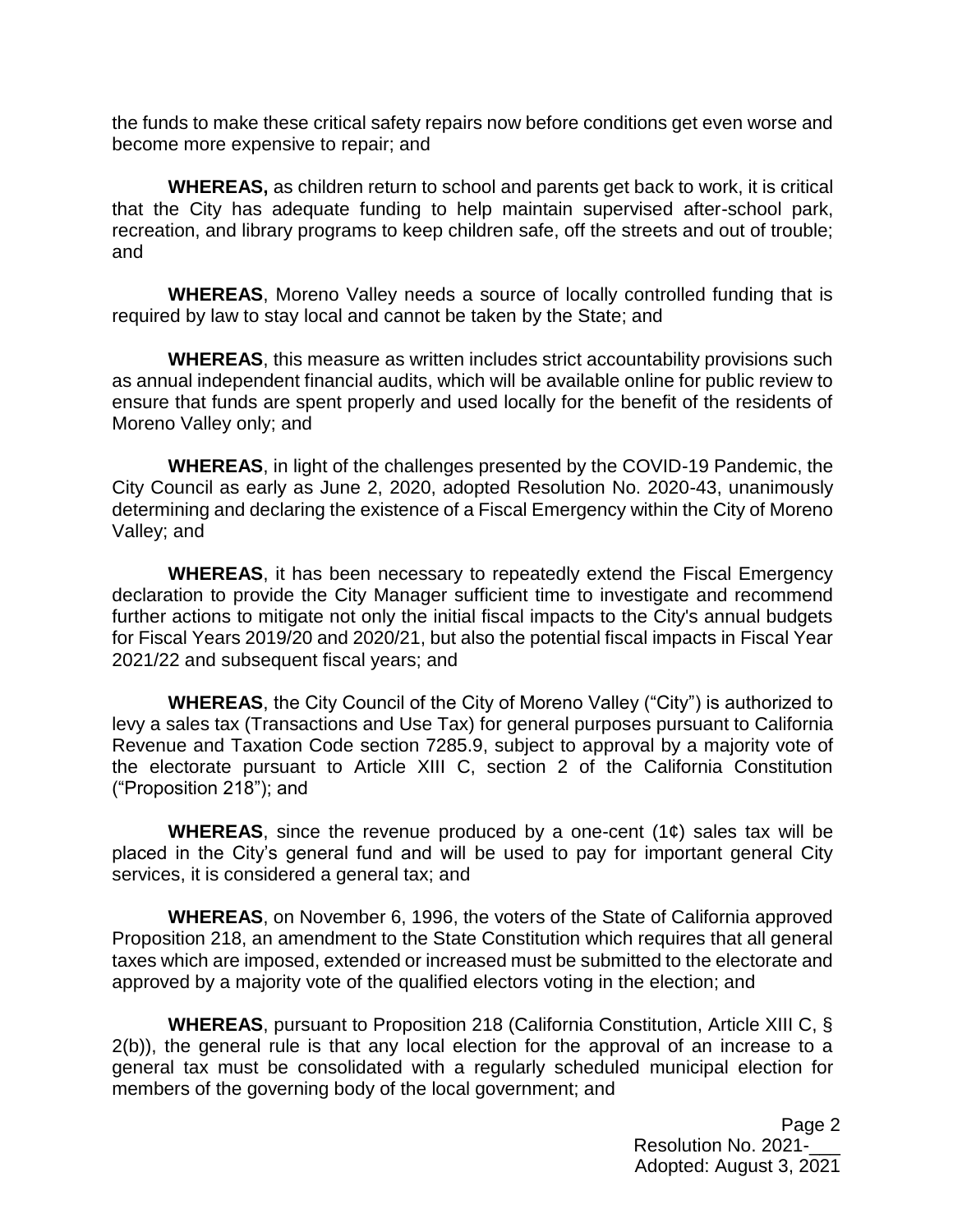**WHEREAS**, pursuant to Government Code section 53724 ("Proposition 62") and Revenue and Taxation Code section 7285.9, a two-thirds (2/3) vote of all members of the City Council is required to place the Measure on the November 2, 2021 consolidated general election ballot; and

**WHEREAS**, the proposed ordinance to be considered by the qualified voters and the terms of approval, collection and use of the general sales tax are described and provided for is attached hereto as Exhibit "A" and incorporated herein by this reference in accordance with all applicable laws.

## **NOW, THEREFORE, THE CITY COUNCIL OF THE CITY OF MORENO VALLEY, CALIFORNIA, DOES HEREBY RESOLVE AS FOLLOWS:**

## **Section 1**. **INTENT**

That pursuant to Government Code Section 53724(d) and Elections Code Section 9222, it is the intent of the City Council that the ballot measure described herein be submitted to the voters of Moreno Valley.

## **Section 2**. **FISCAL EMERGENCY**

That the Fiscal Emergency initially adopted by a unanimous vote of the City Council on June 2, 2020, remains in place in that it has been extended by subsequent resolutions also unanimously adopted by the City Council on September 1, 2020 (Resolution No. 2020-60), October 20, 2020 (Resolution No. 2020-69), March 16, 2021 (Resolution No. 2021-21), May 4, 2021 (Resolution No. 2021-28) and June 15, 2021 (Resolution No. 2021-48).

### **Section 3**. **CALL OF ELECTION**

That pursuant to the laws of the State of California relating to general law cities, there is called and ordered to be held in the City of Moreno Valley, California on Tuesday, November 2, 2021, a special municipal election for the purpose of submitting to the voters of the City of Moreno Valley, the **Local Moreno Valley Essential Services Measure**, a ballot measure for the purpose of approving an ordinance to amend Section 3.36.020 (Rate) of Chapter 3.36 (Sales and Use Tax) of Title 3 (Revenue and Finance) of the Moreno Valley Municipal Code to increase the rate of the sales and use tax imposed by Chapter 3.36 (Sales and Use Tax) by one percent.

## **Section 4**. **NOTICE OF ELECTION**

That notice of time and place of holding said election is hereby given and the City Clerk is hereby authorized, instructed and directed to give such further or additional notice of said election in the time, form and manner as required by California law.

> Page 3 Resolution No. 2021-Adopted: August 3, 2021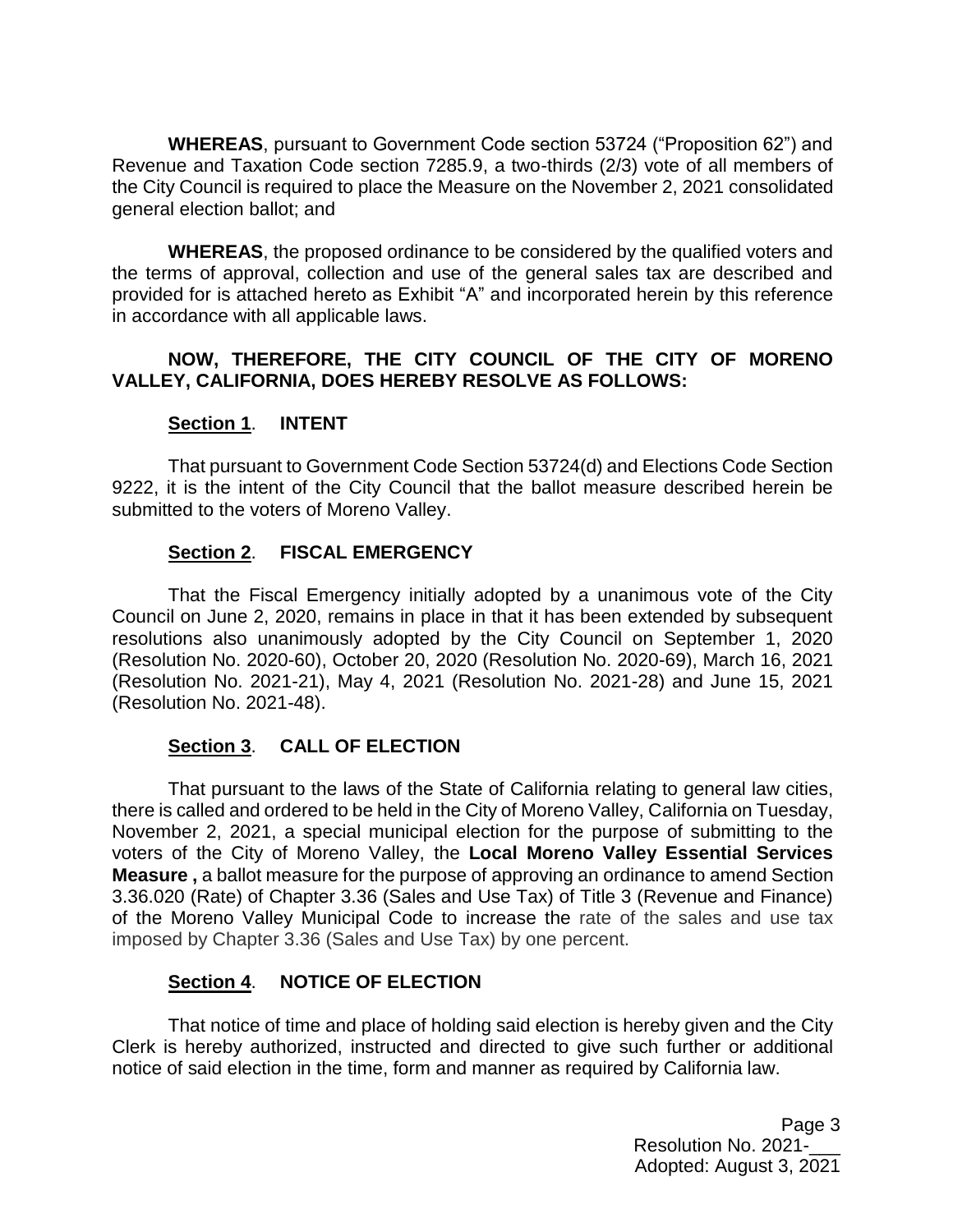# **Section 5**. **BALLOT QUESTION**

That the question to be submitted to the voters on the ballot shall be as follows:

| <b>Local Moreno Valley Essential Services</b>     |            |
|---------------------------------------------------|------------|
| <b>Measure</b> Shall an ordinance be adopted to   |            |
| maintain 9-1-1 emergency response times,          |            |
| robbery/burglary prevention, neighborhood police  | <b>YES</b> |
| patrols/fire engine service levels; address       |            |
| homelessness, repair potholes/streets; keep       |            |
| public areas safe/clean; help retain local        |            |
| businesses; maintain senior services,             |            |
| youth/afterschool programs, other general         |            |
| services by establishing a $1¢$ sales tax,        | <b>NO</b>  |
| generating approximately \$20,000,000 annually    |            |
| until ended by voters, with independent financial |            |
| audits, public review of expenditures, all funds  |            |
| used locally?                                     |            |
|                                                   |            |

# **Section 6**. **PROPOSED ORDINANCE**

That the proposed ordinance is attached hereto as Exhibit "A" and incorporated herein by this reference and such ordinance shall be printed in the voter pamphlet.

# **Section 7**. **VOTER APPROVAL**

That upon approval of the proposed ordinance by the voters of the City of Moreno Valley, Section 3.36.020 (Rate) of Chapter 3.36 (Sales and Use Tax) of Title 3 (Revenue and Finance) of the Moreno Valley Municipal Code shall be amended to increase the rate of sales and use tax imposed by Chapter 3.36 (Sales and Use Tax) by one percent.

# **Section 8**. **RIVERSIDE COUNTY REGISTRAR OF VOTERS**

That the City Council of the City of Moreno Valley further resolves, declares and orders as follows:

(a) That the City Clerk is directed to file a certified copy of this Resolution with the Riverside County Board of Supervisors and the Riverside County Registrar of Voters.

(b) That pursuant to Sections 10402 and 10403 of the Elections Code, the Riverside County Board of Supervisors is hereby requested to consent and agree to the consolidation of the special municipal election with the consolidated general election that is scheduled to be conducted by Riverside County on Tuesday, November 2, 2021.

> Page 4 Resolution No. 2021-Adopted: August 3, 2021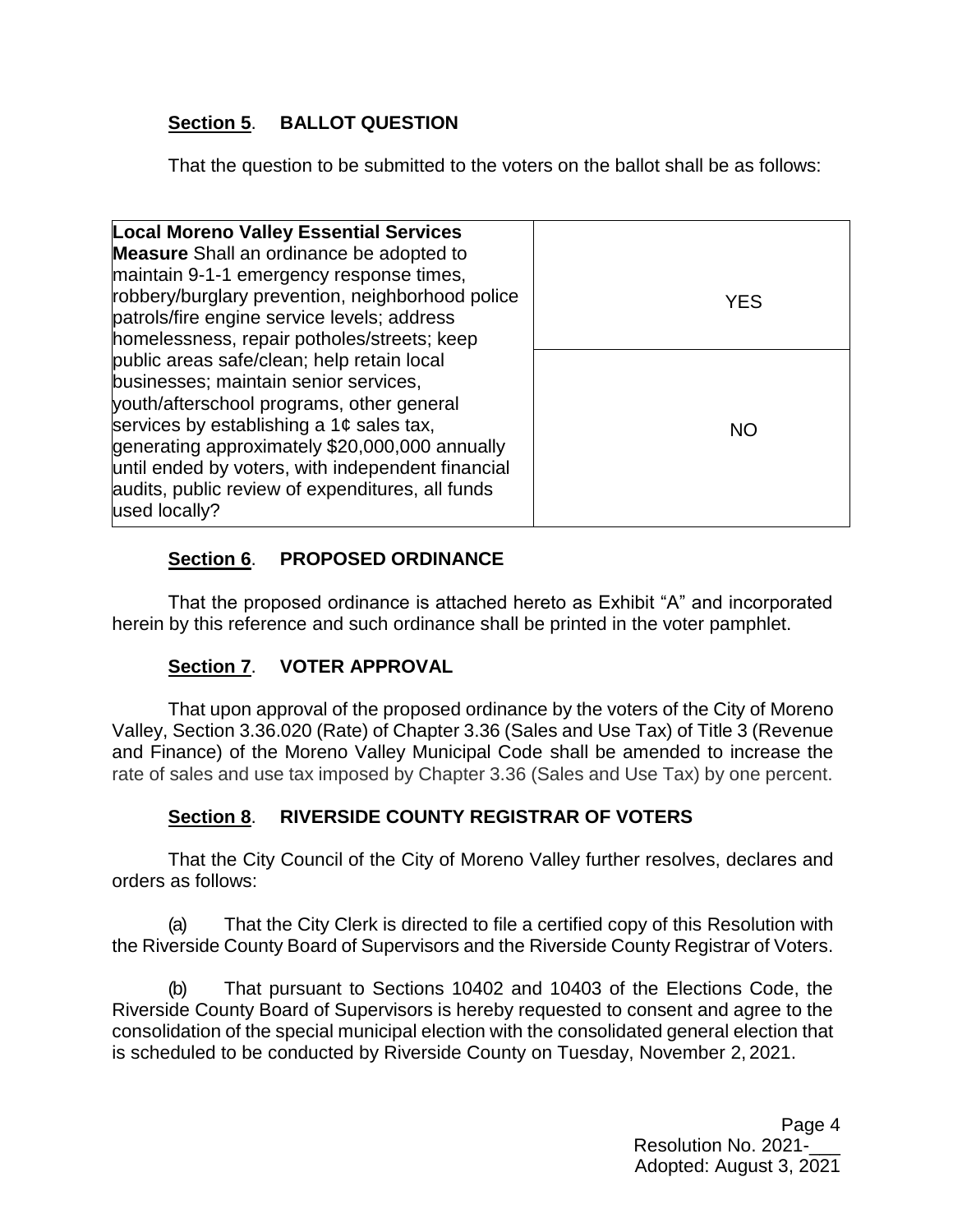(c) That the Riverside County Board of Supervisors is requested to issue instructions to the Riverside County Registrar of Voters to take all necessary steps for holding and conducting the consolidated election.

(d) That the Riverside County Registrar of Voters is hereby authorized to canvass the returns of the special municipal election which shall be held in all respects as if there were only one election.

(e) That the City of Moreno Valley recognizes that additional costs will be incurred by Riverside County Registrar of Voters by reason of this consolidation and agrees to reimburse Riverside County for those costs.

(f) That the City Council authorizes the City Clerk to administer said election, including but not limited to, contracting with the Riverside County Registrar of Voters to assist with conducting the election, and otherwise take all reasonably necessary steps to ensure the proper handling and conduct of the special municipal election authorized by this Resolution, and all reasonable and actual election expenses shall be paid by the City upon presentation of a properly submitted invoice.

## **Section 9. BALLOT ARGUMENTS**

That arguments for and against the ballot measure may be filed in accordance with the applicable provisions of law. The City Council does not authorize the Council as a body or any individual member of the Council to file a written argument or any rebuttal argument for or against the measure. The City Clerk shall consider other written arguments in favor or against the ballot measure filed by bona fide association of citizens or individual residents who are eligible to vote or any combination of voters and associations in accordance with Elections Code Section 9282, 9285 and 9287, that does not exceed 300 words and that shall be distributed to voters in the voter information guide.

#### **Section 11. DEADLINE FOR SUBMISSION OF ARGUMENTS**

That arguments in favor or against the measure shall be filed with the City Clerk of the City of Moreno Valley on or before August 16, 2021, after which no arguments for or against the measure may be submitted to the City Clerk.

#### **Section 12. CITY ATTORNEY ANALYSIS**

That the City Clerk is hereby directed to transmit a copy of the measure and proposed ordinance to the City Attorney, who shall prepare an impartial analysis of the measure by August 16, 2021, showing the effect of the measure on the existing law and the operation of the measure in accordance with Section 9280 of the Elections Code, which shall not exceed 500 words in length.

> Page 5 Resolution No. 2021-Adopted: August 3, 2021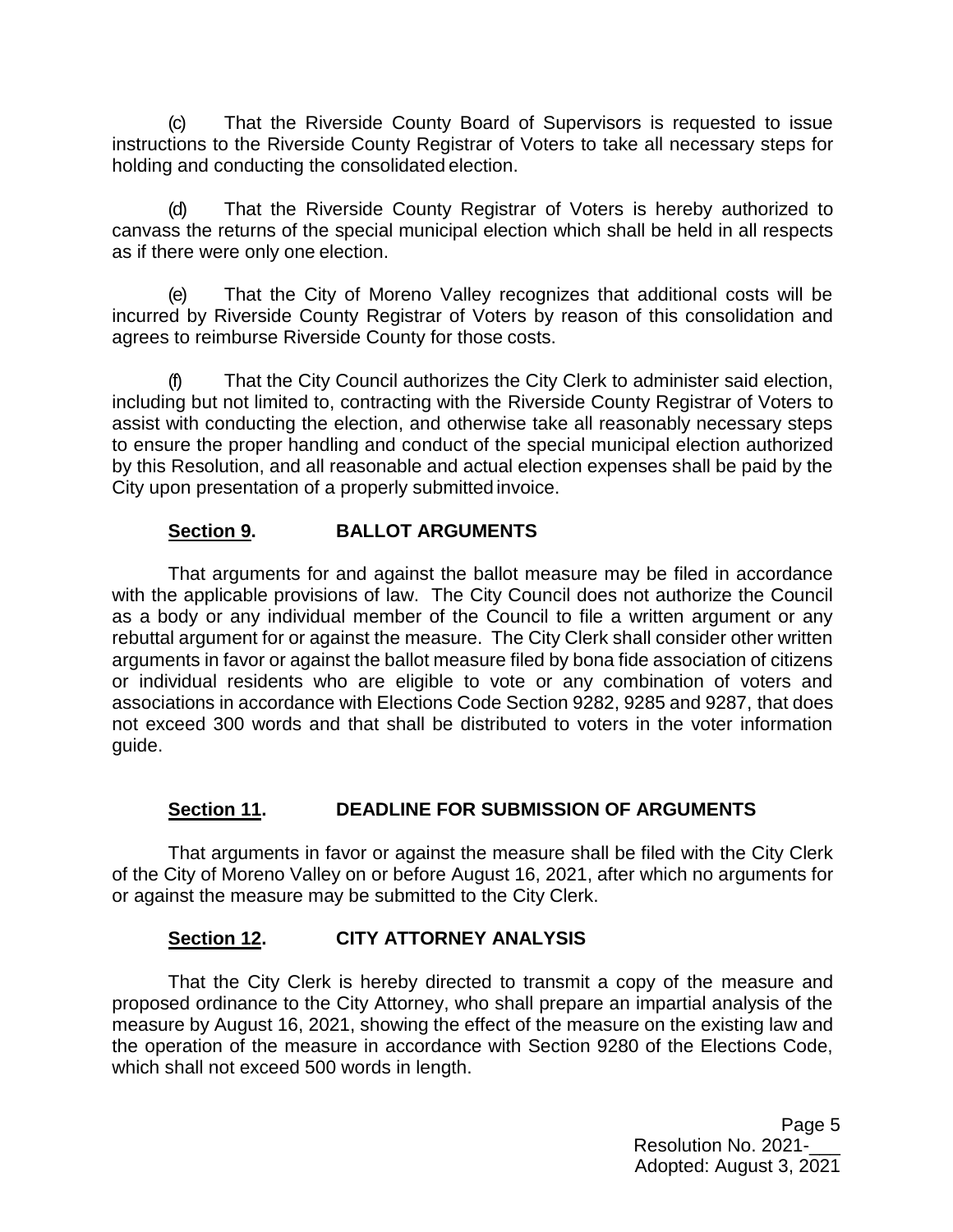## **Section 13. PUBLIC INSPECTION**

That the City Clerk shall make available for public inspection the arguments filed for or against the measure and the City Attorney's Impartial Analysis during the period commencing August 17, 2021, and ending on August 26, 2021.

## **Section 14. EFFECTIVE DATE**

That this Resolution shall take effect upon its adoption.

#### **Section 15. CERTIFICATION**

That the City Clerk shall certify to the passage of this Resolution and enter it into the book of original resolutions.

APPROVED AND ADOPTED this 3rd day of August 2021.

\_\_\_\_\_\_\_\_\_\_\_\_\_\_\_\_\_\_\_\_\_\_\_\_\_\_\_\_ Dr. Yxstian A. Gutierrez

Mayor City of Moreno Valley

ATTEST:

\_\_\_\_\_\_\_\_\_\_\_\_\_\_\_\_\_\_\_\_\_\_\_\_\_\_\_\_\_ Pat Jacquez-Nares, City Clerk

APPROVED AS TO FORM:

\_\_\_\_\_\_\_\_\_\_\_\_\_\_\_\_\_\_\_\_\_\_\_\_\_\_\_\_\_\_ Steven B. Quintanilla, City Attorney

> Page 6 Resolution No. 2021-Adopted: August 3, 2021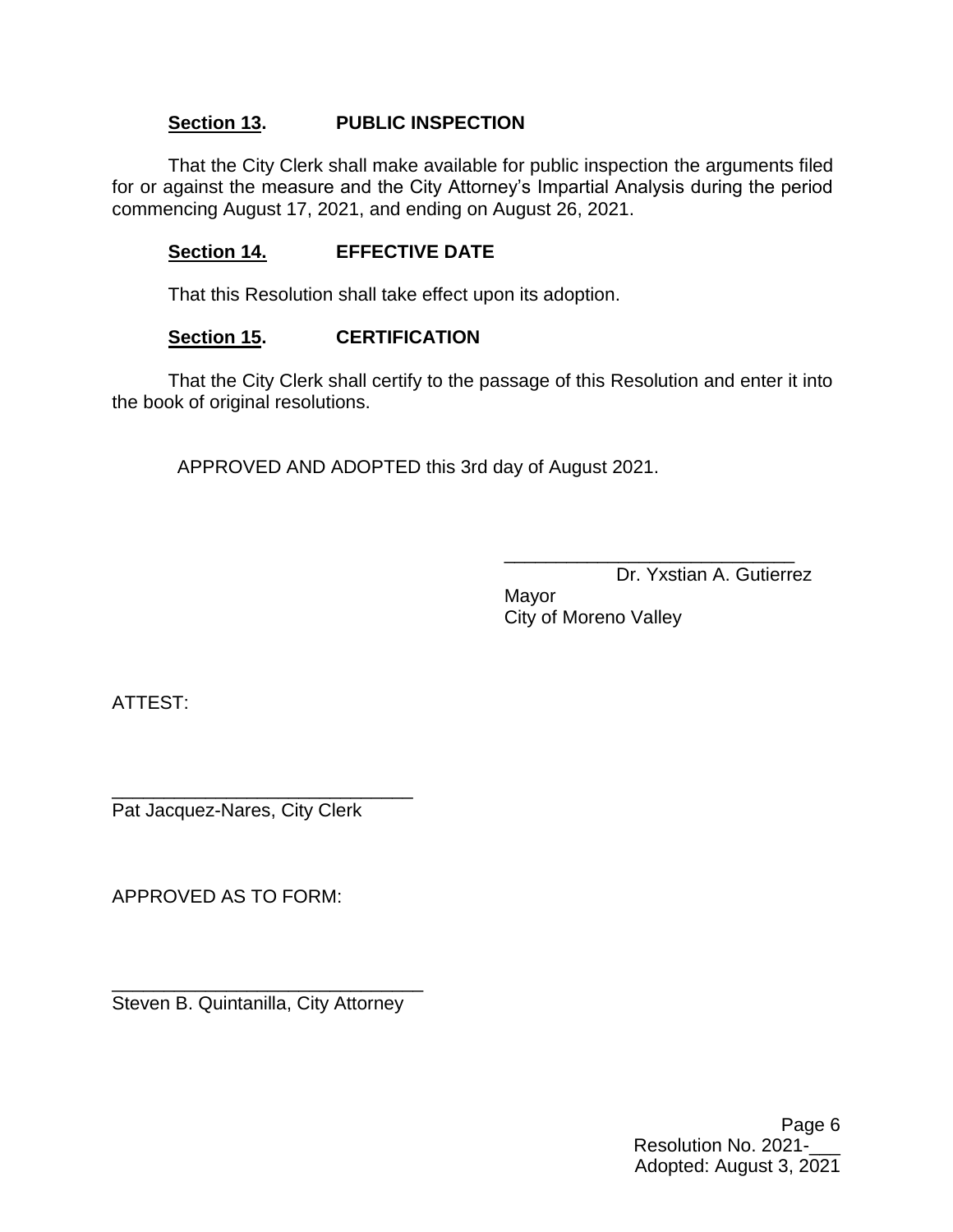### RESOLUTION JURAT

STATE OF CALIFORNIA COUNTY OF RIVERSIDE ) ss. CITY OF MORENO VALLEY

I, Pat Jacquez-Nares, City Clerk of the City of Moreno Valley, California, do hereby certify that Resolution No. 2021-\_\_\_\_ was duly and regularly adopted by the City Council of the City of Moreno Valley at a regular meeting thereof held on the 3<sup>rd</sup> day of August 2021 by the following vote:

AYES:

NOES:

ABSENT:

ABSTAIN:

PAT JACQUEZ-NARES, CITY CLERK

\_\_\_\_\_\_\_\_\_\_\_\_\_\_\_\_\_\_\_\_\_\_\_\_\_\_\_\_\_\_\_\_\_\_\_

(SEAL)

Page 7 Resolution No. 2021-\_\_\_ Adopted: August 3, 2021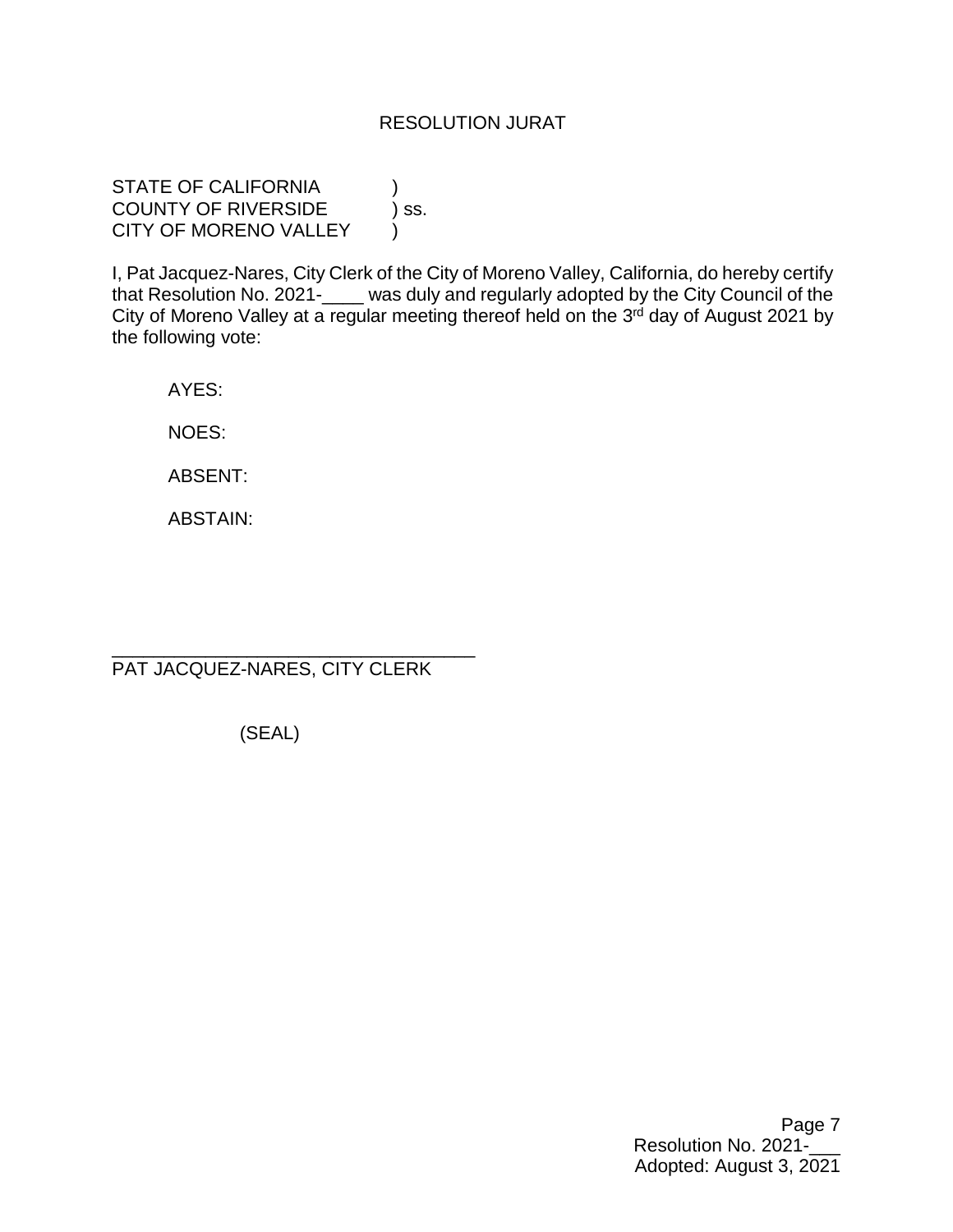### **ORDINANCE NO. \_\_\_\_\_**

**AN ORDINANCE OF THE PEOPLE OF THE CITY OF MORENO VALLEY, CALIFORNIA, SECTION 3.36.020 (RATE) OF CHAPTER 3.36 (SALES AND USE TAX) OF TITLE 3 (REVENUE AND FINANCE) OF THE MORENO VALLEY MUNICIPAL CODE SHALL BE AMENDED TO INCREASE THE RATE OF SALES AND USE TAX BY ONE PERCENT (One Cent)** 

## **THE PEOPLE OF THE CITY OF MORENO VALLEY ORDAIN AS FOLLOWS:**

## **Section 1. ELECTIONS CODE SECTION 13119 STATEMENT**

That the additional one percent increase of the local sales and use tax is estimated to produce approximately \$20 million per year, which may be used to fund general municipal services, and which shall remain in effect unless subsequently repealed by the voters.

## **Section 2. LOCAL USE OF PROCEEDS**

That the additional revenue produced by the additional 1 $\epsilon$  increase of the local sales and use tax may be used for any local general municipal purpose including, but not limited to, maintaining 9-1-1 emergency response times; maintaining robbery and burglary suppression programs; maintaining safe and clean public areas; repairing potholes, local streets and roads; and enhancing recreation and youth programs and facilities within the City of Moreno Valley.

#### **Section 3. ANNUAL INDEPENDENT AUDITS**

That the financial records, accounting practices and internal controls related to the collection, deposit and expenditure of the additional revenue produced by the additional one percent increase shall be examined by means of an annual audit conducted by an independent auditor whose services shall be retained by the City through a contract for services as an independent contractor and available to the public for review.

#### **Section 4. ADDITIONAL ONE PERCENT SALES AND USE TAX**

That Section 3.36.020 (Rate) of Chapter 3.36 (Sales and Use Tax) of Title 3 (Revenue and Finance) of the Moreno Valley Municipal Code shall be amended to increase the rate of sales and use tax by one percent (one cent) as follows:

#### **Chapter 3.36**

#### **SALES AND USE TAX**

#### [3.36.010 Short title.](http://qcode.us/codes/morenovalley/view.php?topic=3-3_36-3_36_010)

Page 1 Ordinance No. 2021-\_\_\_ Adopted: November 2, 2021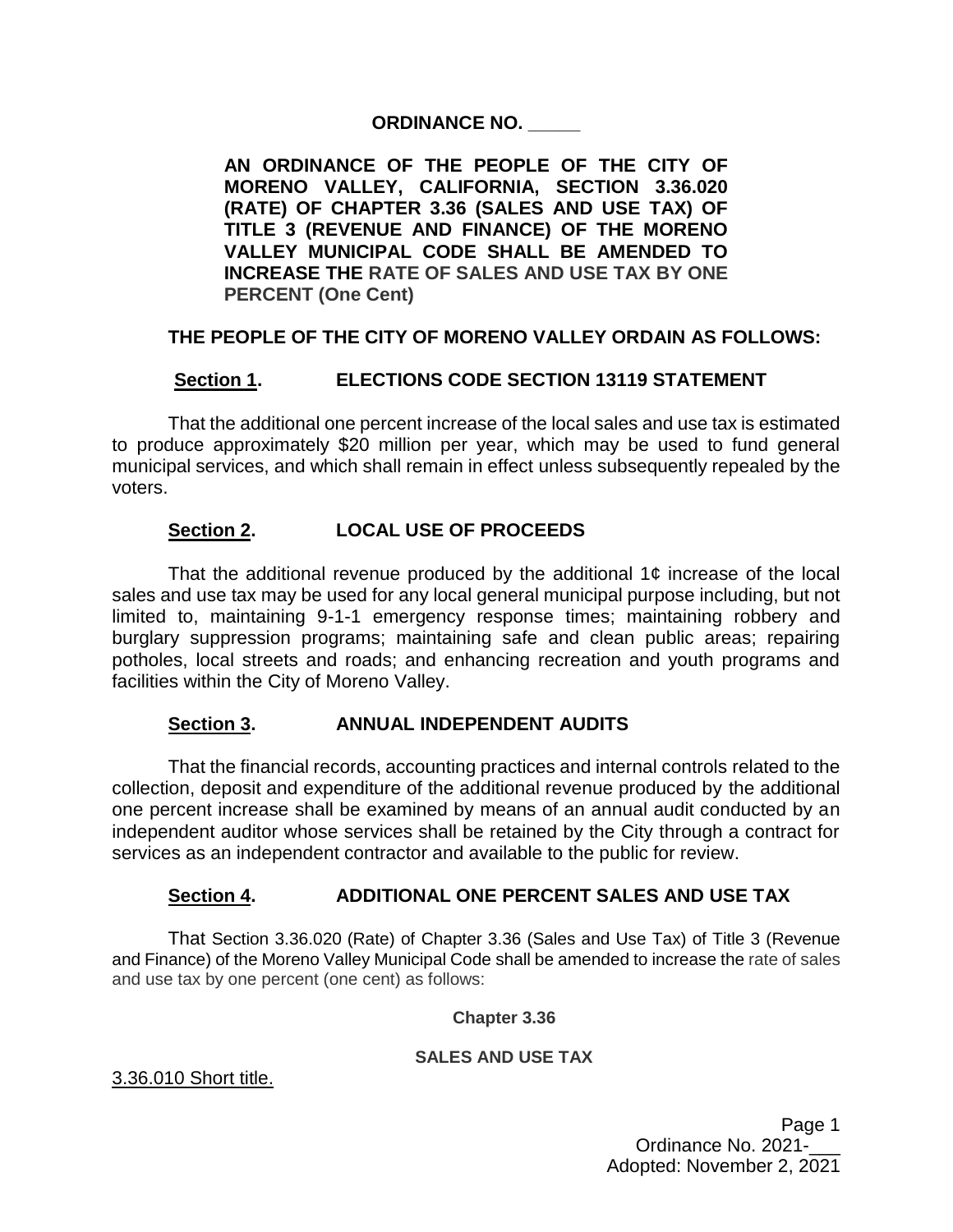This chapter shall be known as the "uniform local sales and use tax ordinance."

### [3.36.020 Rate.](http://qcode.us/codes/morenovalley/view.php?topic=3-3_36-3_36_020)

The rate of sales tax and use tax imposed by this chapter shall be two percent.

### [3.36.030 Purpose.](http://qcode.us/codes/morenovalley/view.php?topic=3-3_36-3_36_030)

The city council declares that the ordinance codified in this chapter is adopted to achieve the following, among other, purposes, and directs that the provisions hereof be interpreted in order to accomplish those purposes:

A. To adopt a sales and use tax ordinance which complies with the requirements and limitations contained in Part 1.5 of Division 2 of the [Revenue and Taxation Code;](http://qcode.us/codes/othercode.php?state=ca&code=revtax)

B. To adopt a sales and use tax ordinance which incorporates provisions identical to those of the Sales and Use Tax Law of the state of California insofar as those provisions are not inconsistent with the requirements and limitations contained in Part 1.5 of Division 2 of the [Revenue and Taxation Code;](http://qcode.us/codes/othercode.php?state=ca&code=revtax)

C. To adopt a sales and use tax ordinance which imposes a tax and provides a measure therefor that can be administered and collected by the State Board of Equalization in a manner that adapts itself as fully as practicable to, and requires the least possible deviation from the existing statutory and administrative procedures followed by the State Board of Equalization in administering and collecting the California State Sales and Use Taxes;

D. To adopt a sales and use tax ordinance which can be administered in a manner that will, to the degree possible consistent with the provisions of Part 1.5 of Division 2 of the [Revenue and Taxation Code,](http://qcode.us/codes/othercode.php?state=ca&code=revtax) minimize the cost of collecting city sales and use taxes and at the same time minimize the burden of record keeping upon persons subject to taxation under the provisions of this chapter.

#### [3.36.040 Contract with state.](http://qcode.us/codes/morenovalley/view.php?topic=3-3_36-3_36_040)

Prior to the operative date this city shall contract with the State Board of Equalization to perform all functions incident to the administration and operation of this sales and use tax ordinance; provided, that if this city shall not have contracted with the State Board of Equalization prior to the operative date, it shall nevertheless so contract and in such a case the operative date shall be the first day of the first calendar quarter following the execution of such a contract rather than the first day of the first calendar quarter following the adoption of the ordinance codified in this chapter.

#### [3.36.050 Sales tax.](http://qcode.us/codes/morenovalley/view.php?topic=3-3_36-3_36_050)

A. For the privilege of selling tangible personal property at retail a tax is hereby imposed upon all retailers in the city at the rate stated in Section [3.36.020](http://qcode.us/codes/morenovalley/view.php?cite=section_3.36.020&confidence=6) of the gross receipts of the retailer from the sale of all tangible personal property sold at retail in this city on and after the operative date.

> Page 2 Ordinance No. 2021-\_\_\_ Adopted: November 2, 2021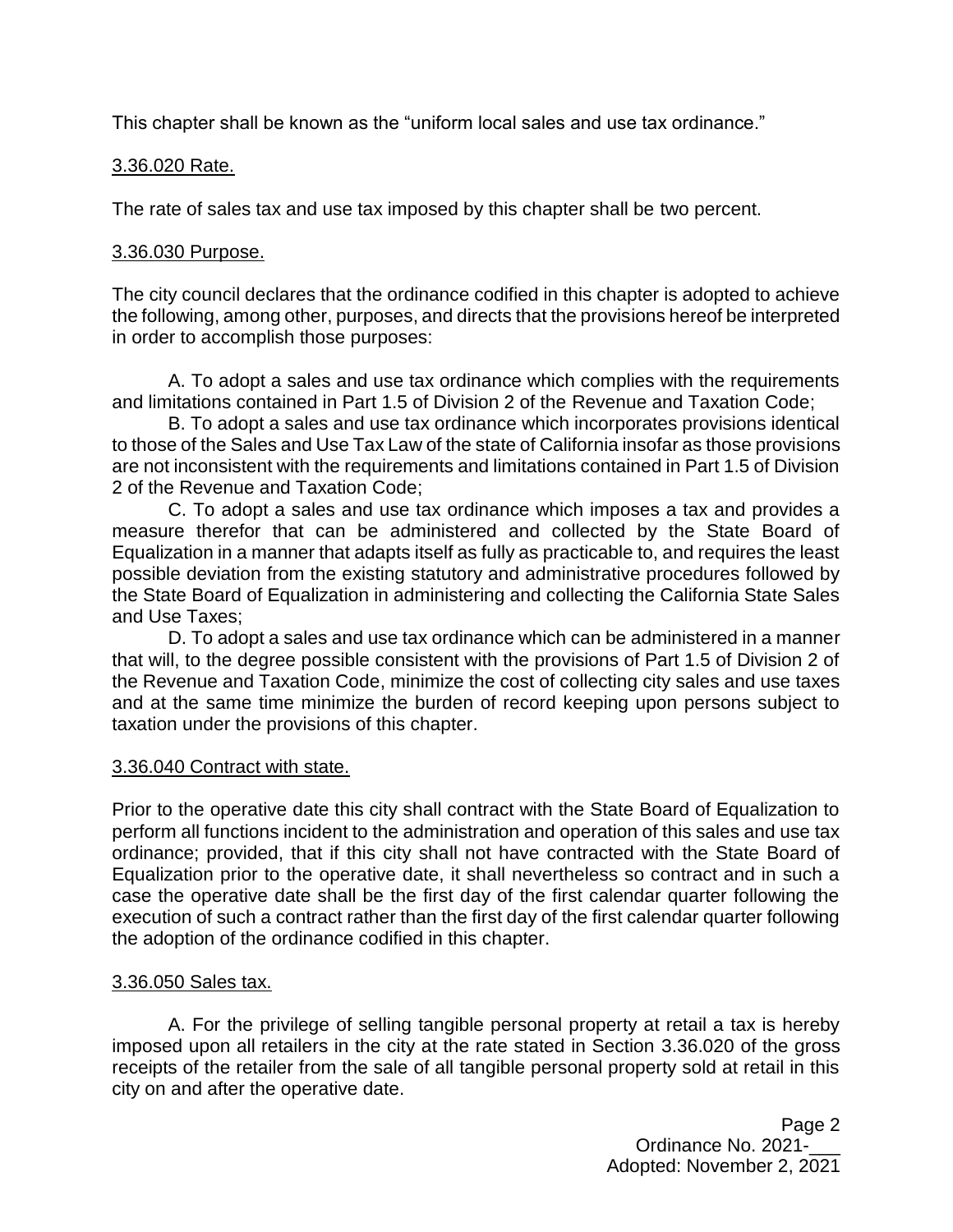B. Any person subject to a sales tax under this section shall be granted a credit against the payment of tax owed under the section in the amount of sales tax paid, if any, to the community redevelopment agency of the city pursuant to the Moreno Valley redevelopment agency sales and use tax ordinance.

C. Any person subject to a use tax under this section shall be granted a credit against the payment of tax owed under the section in the amount of use tax paid, if any, to the community redevelopment agency of the city pursuant to the Moreno Valley redevelopment agency sales and use tax ordinance.

#### [3.36.060 Place of sale.](http://qcode.us/codes/morenovalley/view.php?topic=3-3_36-3_36_060)

For the purposes of this chapter, all retail sales are consummated at the place of business of the retailer unless the tangible personal property sold is delivered by the retailer or his agent to an out-of-state destination or to a common carrier for delivery to an out-of-state destination. The gross receipts from such sales shall include delivery charges, when such charges are subject to the state sales and use tax, regardless of the place to which delivery is made. In the event a retailer has no permanent place of business in the state or has more than one place of business, the place or places at which the retail sales are consummated shall be determined under rules and regulations to be prescribed and adopted by the State Board of Equalization.

#### [3.36.070 Use tax.](http://qcode.us/codes/morenovalley/view.php?topic=3-3_36-3_36_070)

An excise tax is imposed on the storage, use or other consumption in this city of tangible personal property purchased from any retailer on and after the operative date for storage, use or other consumption in this city at the rate stated in Section [3.36.020](http://qcode.us/codes/morenovalley/view.php?cite=section_3.36.020&confidence=6) of the sales price of the property. The sales price shall include delivery charges when such charges are subject to state sales or use tax regardless of the place to which delivery is made.

#### [3.36.080 Adoption of provisions of state law.](http://qcode.us/codes/morenovalley/view.php?topic=3-3_36-3_36_080)

Except as otherwise provided in this chapter and except insofar as they are inconsistent with the provisions of Part 1.5 of Division 2 of the [Revenue and Taxation Code,](http://qcode.us/codes/othercode.php?state=ca&code=revtax) all of the provisions of Part 1 of Division 2 of the [Revenue and Taxation Code](http://qcode.us/codes/othercode.php?state=ca&code=revtax) are adopted and made a part of this chapter as though fully set forth herein.

#### [3.36.090 Limitations on adoption of state law.](http://qcode.us/codes/morenovalley/view.php?topic=3-3_36-3_36_090)

In adopting the provisions of Part 1 of Division 2 of the [Revenue and Taxation Code,](http://qcode.us/codes/othercode.php?state=ca&code=revtax) wherever the state of California is named or referred to as the taxing agency, the name of this city shall be substituted therefor. The substitution, however, shall not be made when the word "State" is used as part of the title of the State Controller, the State Treasurer, the State Board of Control, the State Board of Equalization, the State Treasury, or the Constitution of the state of California; the substitution shall not be made when the result of that substitution would require action to be taken by or against the city, or any agency thereof rather than by or against the State Board of Equalization, in performing

> Page 3 Ordinance No. 2021-\_\_\_ Adopted: November 2, 2021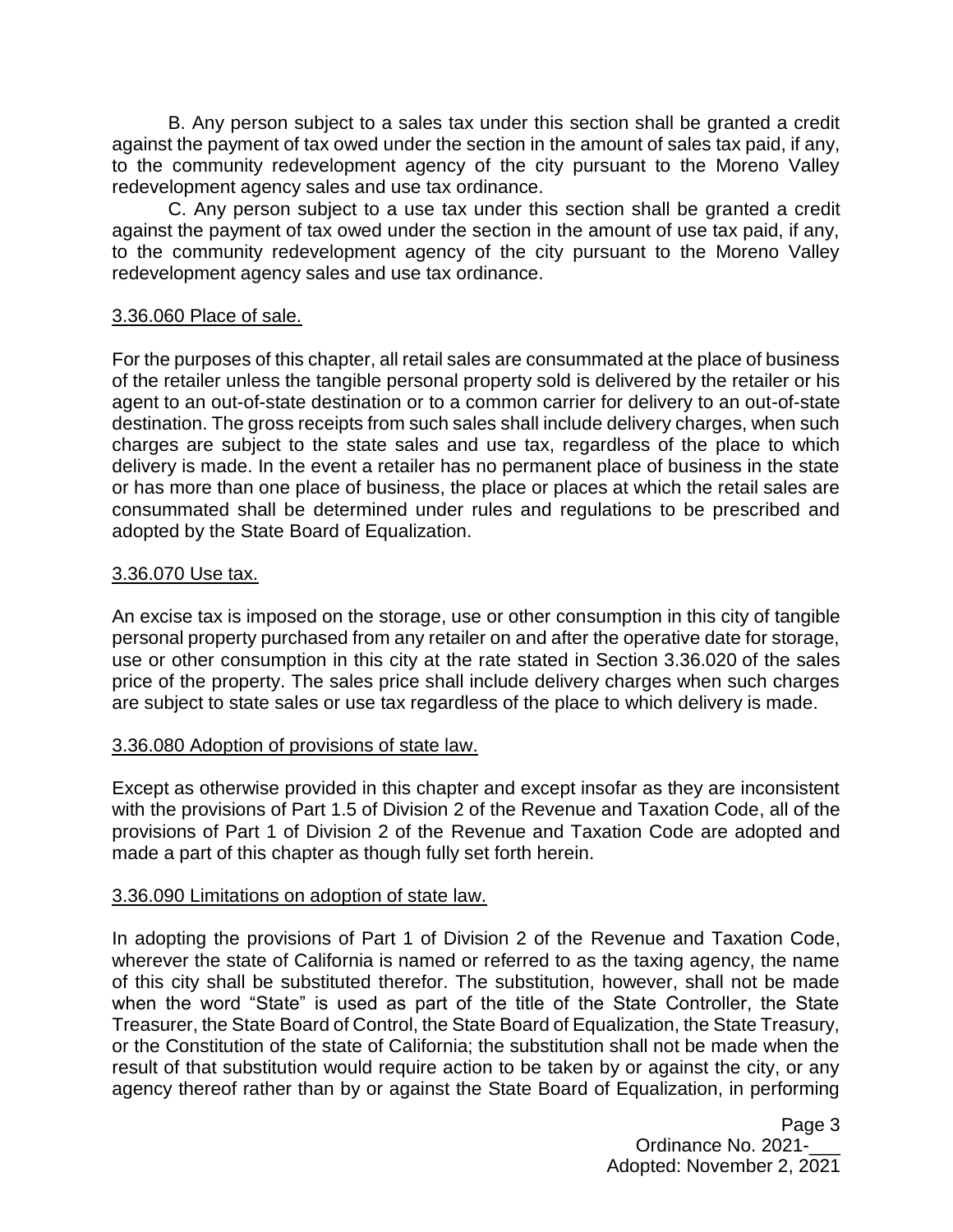the functions incident to the administration or operation of this chapter; the substitution shall not be made in those sections, including, but not necessarily limited to, sections referring to the exterior boundaries of the state of California, where the result of the substitution would be to provide an exemption from this tax with respect to certain sales, storage, use or other consumption of tangible personal property which would not otherwise be exempt from this tax while such sales, storage, use or other consumption remain subject to tax by the state under the provisions of Part 1 of Division 2 of the [Revenue and Taxation Code,](http://qcode.us/codes/othercode.php?state=ca&code=revtax) or to impose this tax with respect to certain sales, storage, use or other consumption of tangible personal property which would not be subject to tax by the state under the provisions of that Code; the substitution shall not be made in Sections 6701, 6702 (except in the last sentence thereof), 6711, 6715, 6737, 6797 or 6828 of the [Revenue and Taxation Code;](http://qcode.us/codes/othercode.php?state=ca&code=revtax) and the substitution shall not be made for the word "State" in the phrase "retailer engaged in business in this State" in Section 6203 or in the definition of that phrase in Section 6203.

#### [3.36.100 Permit not required.](http://qcode.us/codes/morenovalley/view.php?topic=3-3_36-3_36_100)

If a seller's permit has been issued to a retailer under Section 6067 of the [Revenue and](http://qcode.us/codes/othercode.php?state=ca&code=revtax)  [Taxation Code,](http://qcode.us/codes/othercode.php?state=ca&code=revtax) an additional seller's permit shall not be required by this chapter.

#### [3.36.110 Exclusions and exemptions.](http://qcode.us/codes/morenovalley/view.php?topic=3-3_36-3_36_110)

A. The amount subject to tax shall not include any sales or use tax imposed by the state of California upon a retailer or consumer.

B. The storage, use or other consumption of tangible personal property, the gross receipts from the sale of which have been subject to tax under a sales and use tax ordinance enacted in accordance with Part 1.5 of Division 2 of the [Revenue and Taxation](http://qcode.us/codes/othercode.php?state=ca&code=revtax)  [Code](http://qcode.us/codes/othercode.php?state=ca&code=revtax) by any city and county, county, or city in this state shall be exempt from the tax due under this ordinance.

C. There are exempted from the computation of the amount of the sales tax the gross receipts from the sale of tangible personal property to operators of aircraft to be used or consumed principally outside the city in which the sale is made and directly and exclusively in the use of such aircraft as common carriers of persons or property under the authority of the laws of this state, the United States, or any foreign government.

D. In addition to the exemptions provided in Sections 6366 and 6366.1 of the [Revenue and Taxation Code](http://qcode.us/codes/othercode.php?state=ca&code=revtax) the storage, use, or other consumption of tangible personal property purchased by operators of aircraft and used or consumed by such operators directly and exclusively in the use of such aircraft as common carriers of persons or property for hire or compensation under a certificate of public convenience and necessity issued pursuant to the laws of this state, the United States, or any foreign government is exempted from the use tax.

#### [3.36.120 Amendments.](http://qcode.us/codes/morenovalley/view.php?topic=3-3_36-3_36_120)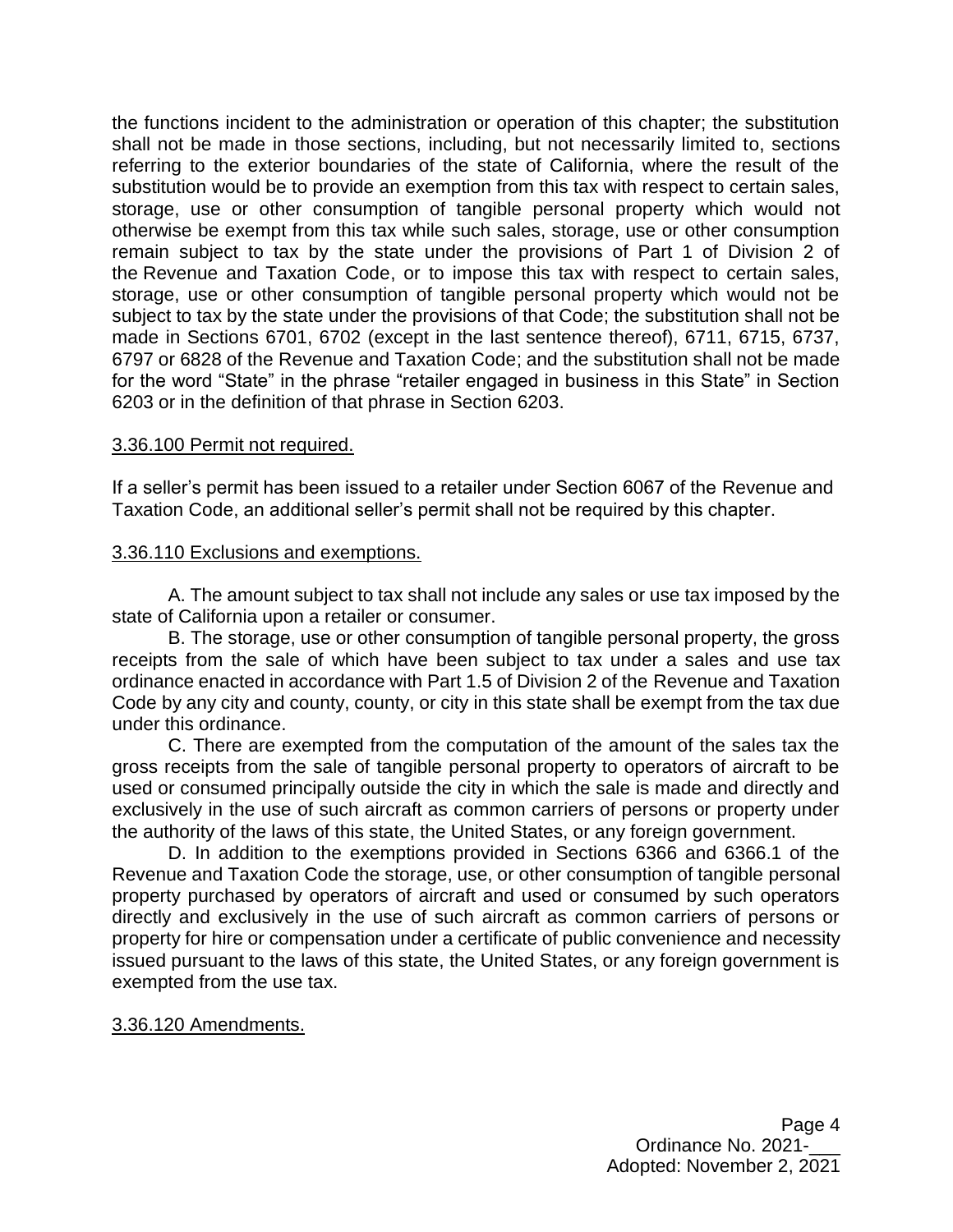All subsequent amendments of the [Revenue and Taxation Code](http://qcode.us/codes/othercode.php?state=ca&code=revtax) which relate to the sales and use tax and which are not inconsistent with Part 1.5 of Division 2 of the [Revenue and](http://qcode.us/codes/othercode.php?state=ca&code=revtax)  [Taxation Code](http://qcode.us/codes/othercode.php?state=ca&code=revtax) shall automatically become a part of this chapter.

## [3.36.130 Enjoining collection forbidden.](http://qcode.us/codes/morenovalley/view.php?topic=3-3_36-3_36_130)

No injunction or writ of mandate or other legal or equitable process shall issue in any suit, action or proceeding in any court against the state or this city, or against any officer of the state or this city, to prevent or enjoin the collection under this chapter, or Part 1.5 of Division 2 of the [Revenue and Taxation Code,](http://qcode.us/codes/othercode.php?state=ca&code=revtax) of any tax or any amount of tax required to be collected.

## [3.36.140 Violations—Penalties.](http://qcode.us/codes/morenovalley/view.php?topic=3-3_36-3_36_140)

Any person violating any of the provisions of this chapter shall be deemed guilty of a misdemeanor, and upon conviction thereof shall be punishable by a fine of not more than five hundred dollars (\$500.00) or by imprisonment for a period of not more than six months, or by both such fine and imprisonment.

## **Section 5. SEVERABILITY**

That should any provision, section, paragraph, sentence, or word of this ordinance be rendered or declared invalid by any final court action in a court of competent jurisdiction or by reason of any preemptive legislation, the remaining provisions, sections, paragraphs, sentences or words of this ordinance as hereby adopted shall remain in full force and effect.

## **Section 6. REPEAL OF CONFLICTING PROVISIONS**

That all the provisions of the Municipal Code as heretofore adopted by the City of Moreno Valley that conflict with the provisions of this ordinance are hereby repealed.

## **Section 7. AMENDMENTS**

That Section 3.36.020 (Rate) of Chapter 3.36 (Sales and Use Tax) of Title 3 (Revenue and Finance) of the Moreno Valley Municipal Code shall not be subsequently amended unless approved by the voters, but the remaining provisions of Chapter 3.36 (Sales and Use Tax) may be amended by the city council unless otherwise provided by applicable law.

## **Section 8. CERTIFICATION**

That the City Clerk shall certify to the passage of this ordinance and shall cause the same to be published according to law.

## **Section 9. OPERATIVE DATE OF ADDITIONAL ONE PERCENT SALES AND USE TAX**

Page 5 Ordinance No. 2021-\_\_\_ Adopted: November 2, 2021